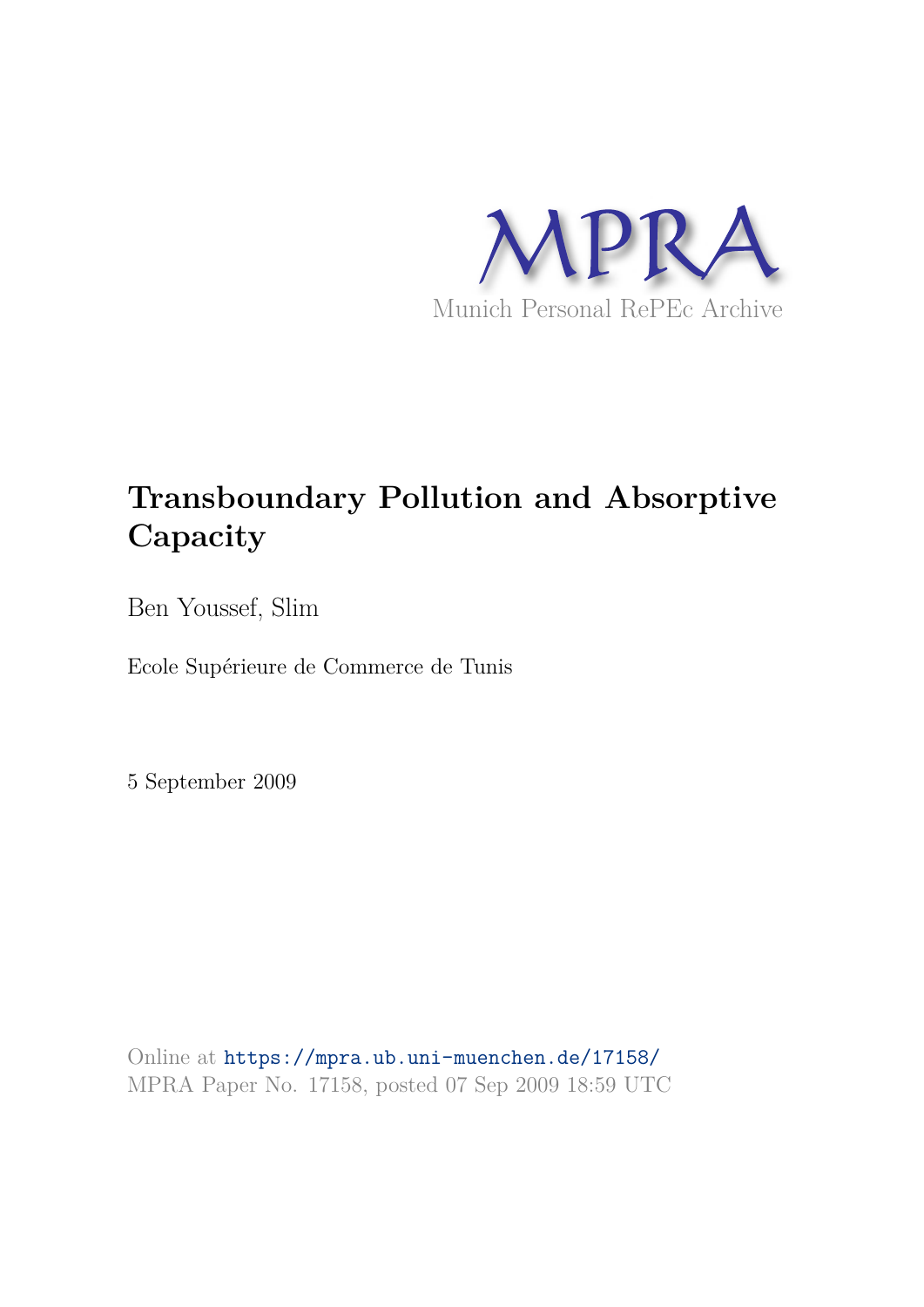## $\bf{Transboundary\,$  Pollution and Absorptive Capacity $^*$

**Slim Ben Youssef** 

Ecole Supérieure de Commerce de Tunis Campus Universitaire, Manouba 2010 *Tunisia* slim.benyoussef@gnet.tn

*Phone: (00 216) 97 363596* 

## September 5, 2009

**Abstract:** The impact of the investment in absorptive capacity on transboundary pollution is studied by considering two countries each of them regulating a firm. Firms can invest in original research and in absorptive research to lower their pollution intensity. The absorptive research enables a firm to capture part of the original research made by the other one. We show that by means of adequate emission taxes, original and absorptive R&D subsidies, non-cooperating regulators can reach the social optimum. Interestingly, we show that the investment in absorptive research enables non-cooperating regulators to better internalize transboundary pollution. The higher is the ability parameter of absorption, the greater is the proportion of transboundary pollution internalized. Therefore, it is recommended for the international community to make the patent laws more flexible and enabling learning from the research made by others more interesting.

Keywords: Transboundary Pollution; Original Research; Absorptive Research; Internalization; Social Optimum.

*!" -#-* : D62; H21; C72; O32

 $\overline{a}$ 

<sup>∗</sup> I would like to thank Georges Zaccour for fruitful discussions.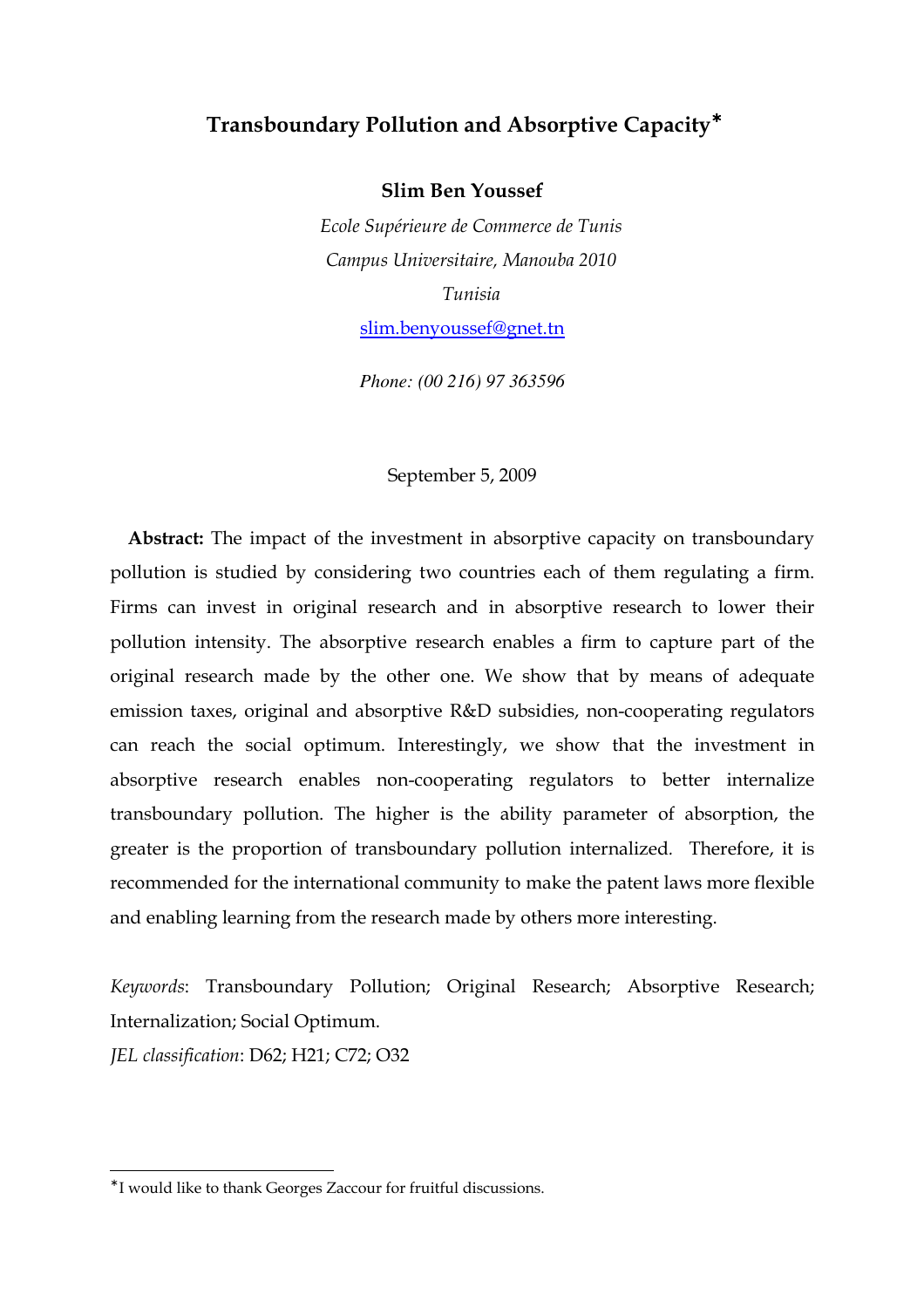## 1. Introduction

The ozone layer depletion and global warming are examples of damages engendered by tranfrontier pollution and are caused by the total emissions of gazes such as the carbon dioxide. Transboundary pollution is therefore a negative externality among countries which usually does not lead non-cooperating countries to the Pareto-optimality. Nevertheless, some authors showed that non-cooperating governments can reach the first best under some conditions (Hoel (1997), Zagonari (1998)). By developing a static two-country, two-good general equilibrium model, Takarada (2005) investigated the welfare effects of the transfer of pollution abatement technology when cross-border pollution exists. He derived and interpreted the conditions under which technology transfer enriches the donor and the recipient. While the tax competition literature showed that tax rates are set too low in the non-cooperative Nash equilibrium with respect to the cooperative one, Bjorvatn and Schjelderup (2002) showed that international spillovers from public goods reduce tax competition. Ben Youssef (2009) showed that R&D spillovers and the competition of firms on the common market help non'cooperating countries to better internalize transfrontier pollution.

Our paper differs from the existing literature by the fact that we study transborder pollution using a model where firms can invest in absorptive research to capture part of the original research developed by others.

Cohen and Levinthal (1989) were the first to introduce the idea of absorptive capacity in the (process or cost reduction) R&D literature. Contrary to the result in the seminal paper by D'Aspremont and Jacquemin (1988, 1990) where R&D spillovers are assumed exogenous and cost free, Cohen and Levinthal showed that intra-industry spillovers may encourage R&D investment. Poyago-Theotoky (1999) analyzed a simple non-tournament model of R&D where firms engage to reduce their cost of innovation. She showed that, when spillovers of information are endogenized, non-cooperative firms never disclose any of their information, whereas they will always fully share their information when they cooperate in R&D. Kamien and Zang (2000) modeled a firm's effective R&D level that reflects how both its R&D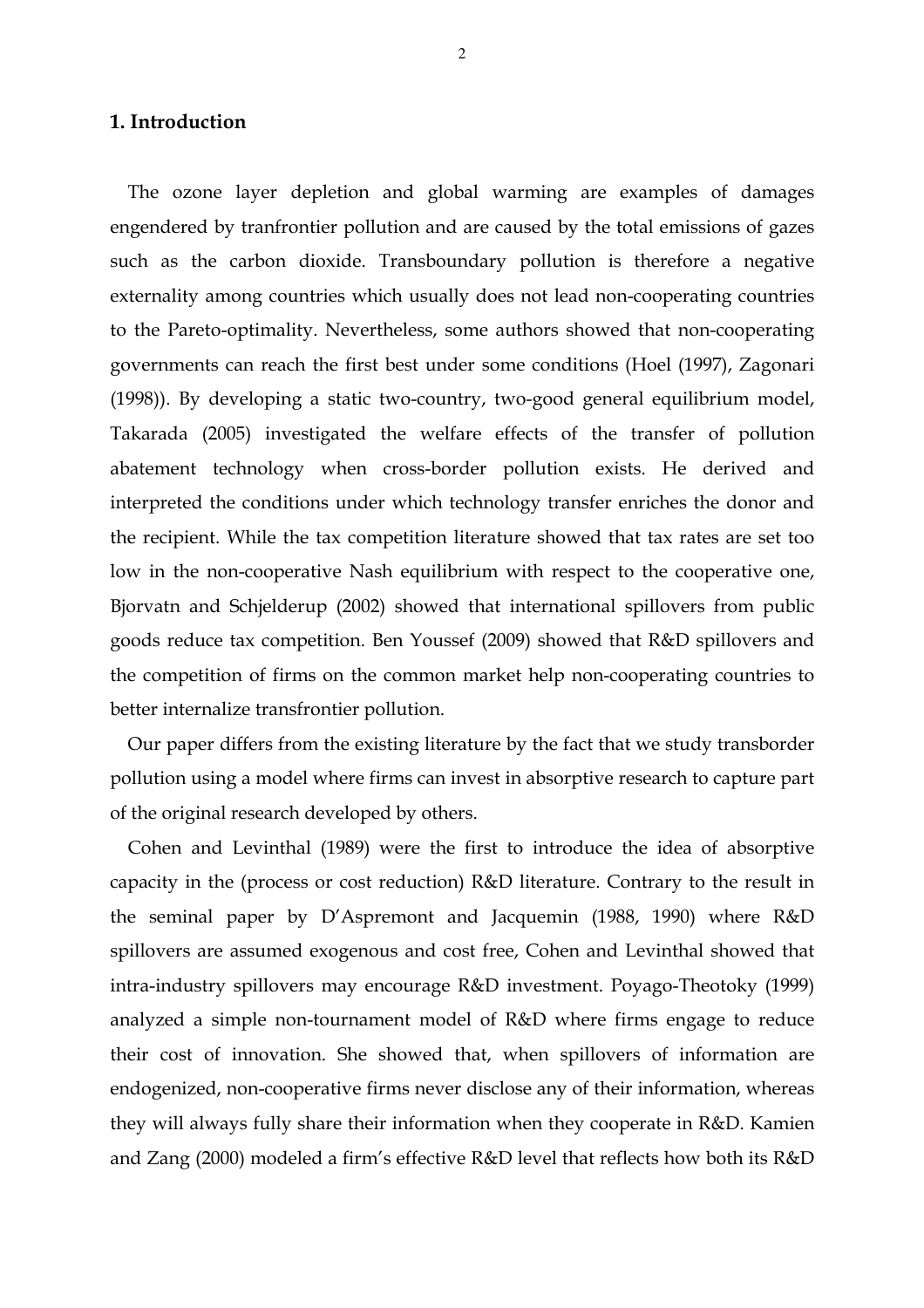approach (firm specific or general) and R&D level influence its absorptive capacity. Leahy and Neary (2007) specified a general model of the absorptive capacity process and showed that costly absorption raises the effectiveness of own R&D and lowers the effective spillover coefficient thus weakening the case for encouraging research joint venture (RJV) even if there is complete information sharing between firms. Milliou (2009) showed that the lack of full appropriability can lead to an increase in R&D investments. Hammerschmidt (2006) considered a two-stage game in which R&D plays a dual role: First, it generates new knowledge and second, it develops a firm's absorptive capacity. She found that firms will invest more in R&D to strengthen absorptive capacity when the spillover parameter is higher.

Ben Youssef and Zaccour (2009) considered a duopoly competing in quantities and where firms can invest in R&D to control their emissions. They distinguished between effort carried out to acquire first-hand knowledge (original R&D) and effort to develop an absorptive capacity to be able to capture part of the knowledge developed by rival. There are also free R&D spillovers between firms. They showed that a regulator can reach the social optimal outcome by implementing a taxation and subsidy policy. The regulator subsidizes at a higher rate original R&D effort than its absorptive capacity counterpart when the free spillovers are high, and the contrary may occur when the free spillovers are low. When the cost of original research is lower than the one of absorptive research, or when the learning parameter of the latter is low, then the socially optimal level of original research is higher than the one of absorptive capacity. The opposite result holds when the cost of absorptive capacity is lower than the one of original research and when the learning parameter is high.

We consider a three-stage game consisting of two identical regulator-firm hierarchies. Each firm produces, while polluting, one good sold on the domestic market. Firms invest in original research which directly reduces their emissions/output ratios. They also invest in absorptive research enabling a firm to benefit from the original research made by the other one. Part of the pollution of firm *i* is exported to country *j*. Since each firm constitutes a monopoly polluting the environment, it is regulated. In the first stage, each regulator non-cooperatively

3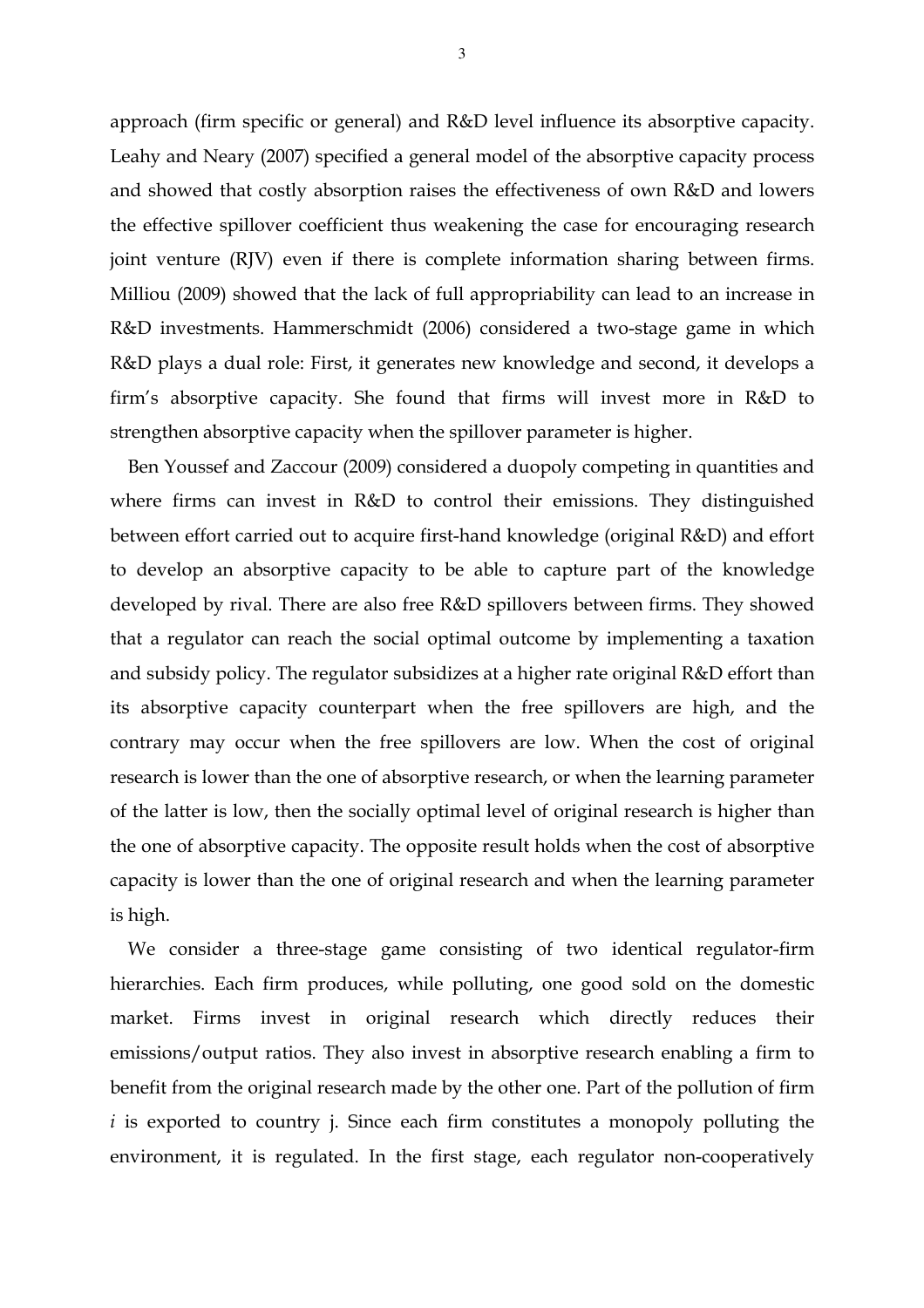announces a tax per-unit of pollution to induce the socially optimal level of pollution and production, a subsidy per-unit of original research to induce the socially optimal level of original research, and a subsidy per-unit of absorptive research to induce the socially optimal level of absorptive capacity. In the second stage, each firm invests in R&D and in the third one they offer their production on the domestic market.

Interestingly, we show that the investment in absorptive research enables non' cooperating regulators to better internalize transboundary pollution. The higher is the ability of absorption, the greater is the proportion of transboundary pollution internalized. This constitutes an important result of this paper which is due to the second stage of investment in research. Indeed, transboundary pollution has been mostly studied by static models which showed that transboundary pollution is completely not internalized by non'cooperating countries when the damage function, as in our model, is separable with respect to the pollution remaining at home and the one received from other countries (Mansouri and Ben Youssef (2000)). Nevertheless, Ben Youssef (2009) showed that R&D spillovers and the competition of firms on the common market help non-cooperating countries to better internalize transboundary pollution.

We also prove that non-cooperating regulators can reach the social optimum by means of the three regulatory instruments defined above.

The paper is structured as follows. Section 2 presents the model, in Section 3 we characterize the socially optimal production and R&D levels, in Section 4 we derive the socially optimal regulatory instruments, and in Section 5 we conclude. An appendix contains some proofs.

## 2. The model

We consider a symmetric model consisting of two countries and two firms. Firm  located in country  $i$  is a regional monopoly and produces good  $i$  in quantity  $q_i$  sold in the domestic market having the following inverse demand function  $p_i = a - 2q_i$ ,  $a > 0$ . One reason for the market structure we use is that the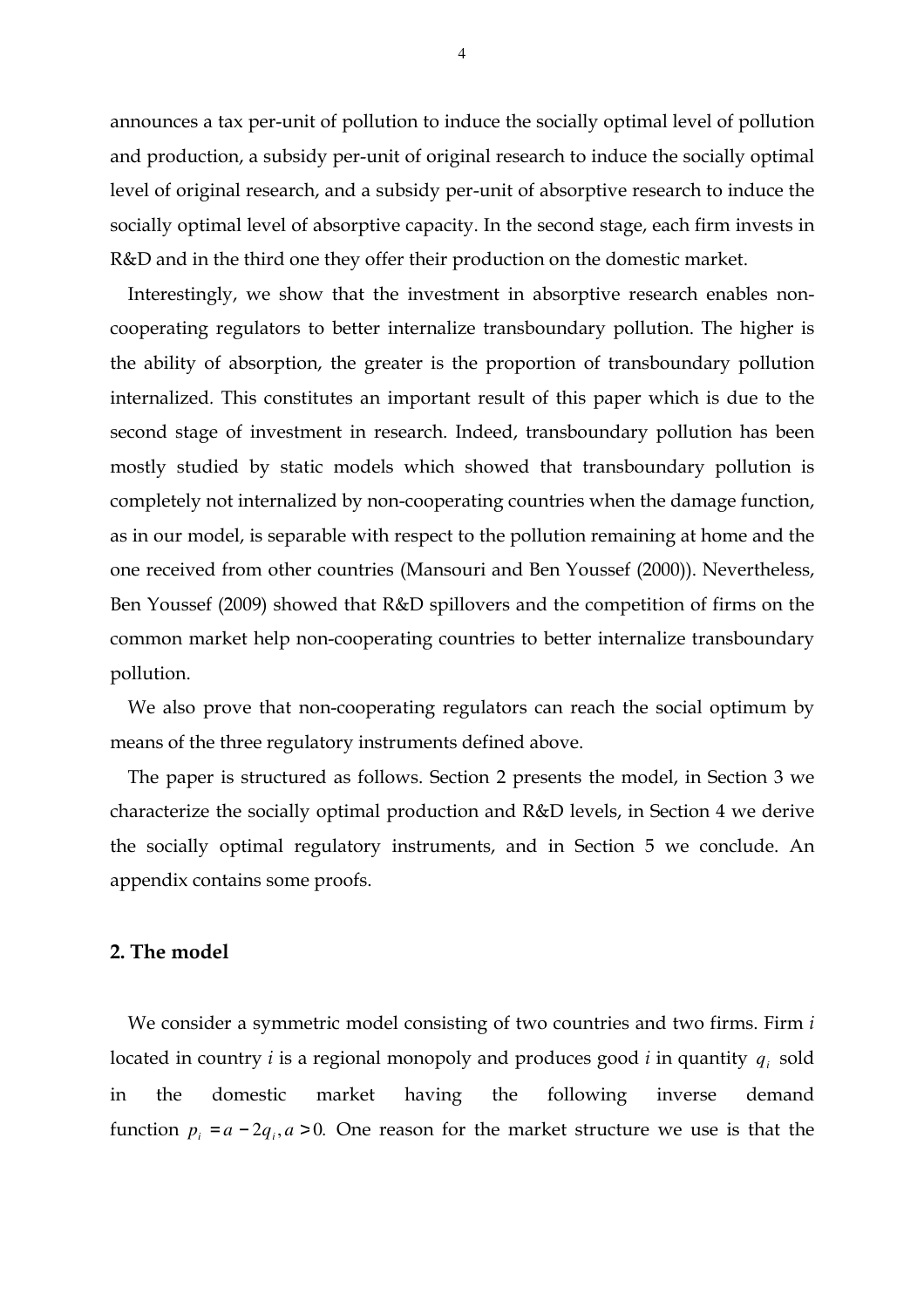markets of the industries that engage in large investments in R&D are usually oligopolistic. Also, we suppose that markets are separated for simplicity.

The production process generates pollution and firms can invest in R&D in order to lower their fixed emission/output ratio. We distinguish between original research, denoted by  $x_i^o$ , which directly reduces the emission ratio and costs  $k^o(x_i^a)^2, k^o > 0$ *i*  $k^{o}(x_i^{\hat{a}})^2, k^{o} > 0$ , and absorptive research, denoted by  $x_i^a$ , which enables a firm to capture part of the original research made by the other firm and costs  $k^a (x_i^a)^2, k^a > 0$ . *i*  $k^a$  $(x_i^a)^2$ , $k^a > 0$ . For simplicity, we suppose that there is no free R&D spillovers between firms.

The effective R&D level of firm  is:

 $\overline{a}$ 

$$
x_i = x_i^o + l x_i^a x_j^o
$$

Where  $l > 0$  is a learning or absorptive parameter.

By normalizing the emission per-unit of production to one without innovation, the emission/output ratio of firm  is:

$$
e_i = 1 - x_i^o - l x_i^a x_j^o
$$

Therefore, the pollution of firm *i* is  $E_i = (1 - x_i^o - l x_i^a x_j^o) q_i$ *j a*  $E_i = (1 - x_i^o - l x_i^a x_j^o) q_i$ .

Since firm *i* is a regional monopoly that pollutes the domestic environment, it is regulated. Each regulator behaves non-cooperatively and maximizes his own social welfare function by using three instruments:<sup>1</sup> an emission-tax per-unit of pollution  $t_i$ to induce the non'cooperative socially optimal levels of production and pollution, a subsidy per-unit of original R&D level  $r_i^o$  and a subsidy per-unit of absorptive R&D level  $r_i^a$  to induce the non-cooperative socially optimal levels of effective R&D and emission/output ratio. Therefore, each regulator chooses the non-cooperative socially optimal per-unit emission-tax and per-unit R&D subsidies in the first stage given the reaction of his firm which chooses its optimal levels of R&D and production in the second and third stages, respectively. Thus, by backward

<sup>1</sup> These three instruments are necessary in this model. Indeed, even if the non'cooperative socially optimal level of pollution can be implemented by only one instrument, such as pollution permits, there is no incentive for firms to implement the socially optimal levels of production and R&D. Thus, the non'cooperative optimal social welfare level can not be realized.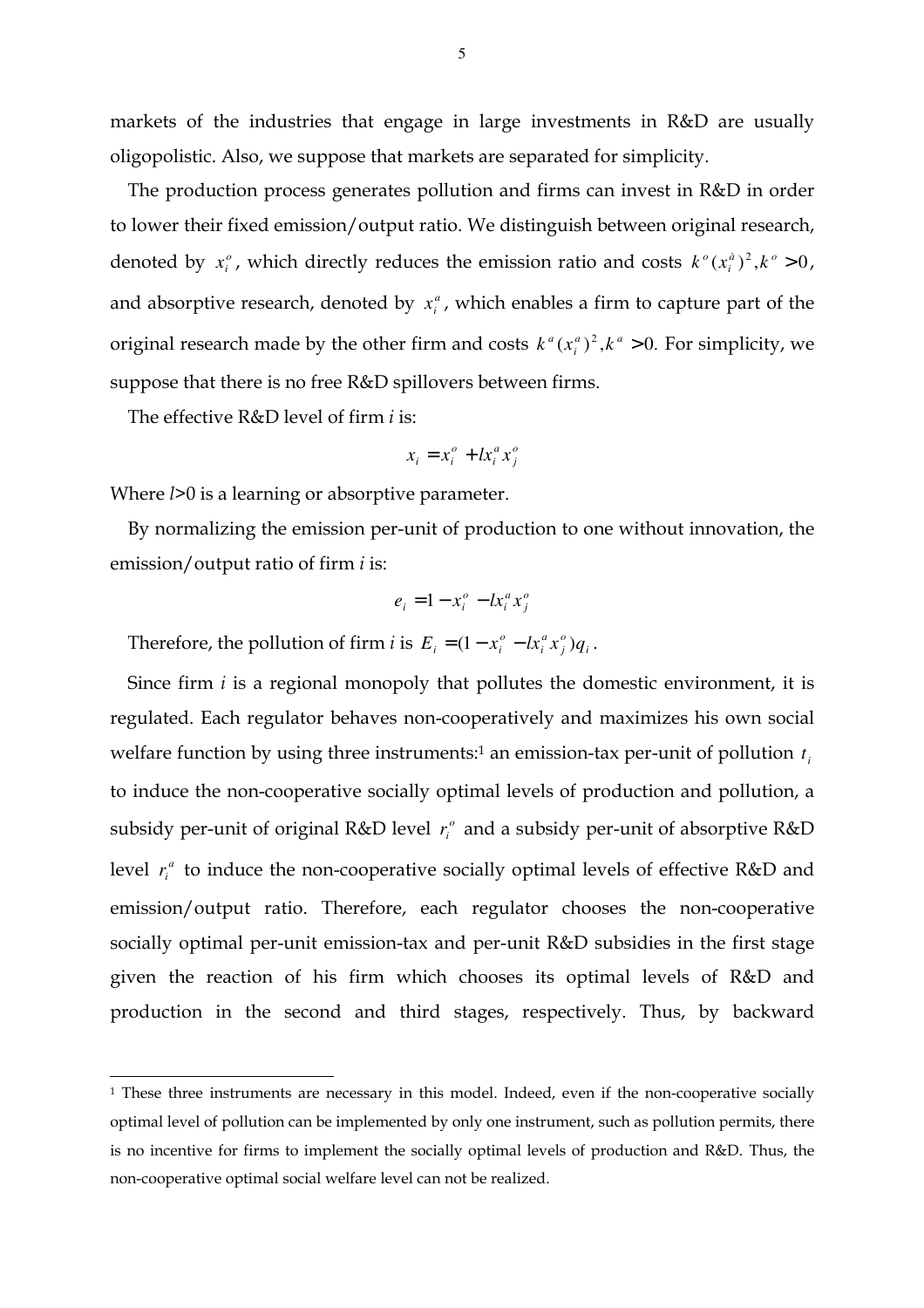calculations up to the beginning of the game, we determine the three-stage subgameperfect Nash equilibrium.

If we denote the marginal cost of production by  $\theta$ >0, the profit of firm *i* is  $(q_i)q_i - \theta q_i - k^{\circ} x_i^{\circ 2} - k^{\circ} x_i^{\circ 2}$ *i*  $\varphi$  *a*  $\iota$ *i*  $\Pi_i = p_i(q_i)q_i - \theta q_i - k^{\circ} x_i^{\circ 2} - k^{\alpha} x_i^{\circ 2}$ , and its profit net of taxes and subsidies is *a i a i o i*  $V_i = \prod_i -t_i E_i + r_i^o x_i^o + r_i^a x_i^a$ .

There are also negative externalities between countries through transborder pollution. Damages caused to country *i* are  $D_i = \alpha E_i + \gamma E_i$ , where  $\alpha > 0$  is the marginal damage of the domestic pollution, and  $\gamma$ >0 is the marginal damage of the foreign pollution. Notice that even when α and γ are different, the model still remains symmetric because these parameters are the same for the two countries. This damage function can explain a pure transfrontier pollution problem when  $\alpha = d(1-c)$  and  $\gamma = dc$ , where  $0 < c < 1$  is the proportion of pollution of firm *i* exported to country *i*. It can also explain an international environmental problem, when  $\alpha = \gamma$ , because damages in one country become a function of total pollution.

The consumer surplus in country *i* engendered by the consumption of  $q_i$  is 2  $\int_0^{\pi} p_i(u) du - p_i(q_i) q_i = q_i$  $CS_i = \int_0^{q_i} p_i(u) du - p_i(q_i) q_i = q_i^2$ .

The social welfare of a country is equal to the consumer surplus, minus damages and subsidies, plus taxes and the net profit of the domestic firm, and is equal, after simplifications, to:

$$
S_i(q_i, q_j, x_i^o, x_i^a, x_j^o, x_j^a) = CS_i - D_i + \Pi_i
$$
\n(1)

Notice that taxes and subsidies do not appear in the social welfare function because the tax diminished from the firm's profit is added to the consumer welfare, and the subsidies added to the firm's profit are diminished from the consumer welfare.

## 3. The non-cooperative socially optimal production and R&D levels

Each regulator maximizes, respectively in the third and second stages, his social welfare with respect to the production quantity and the R&D levels.

Expression (1) can be written as: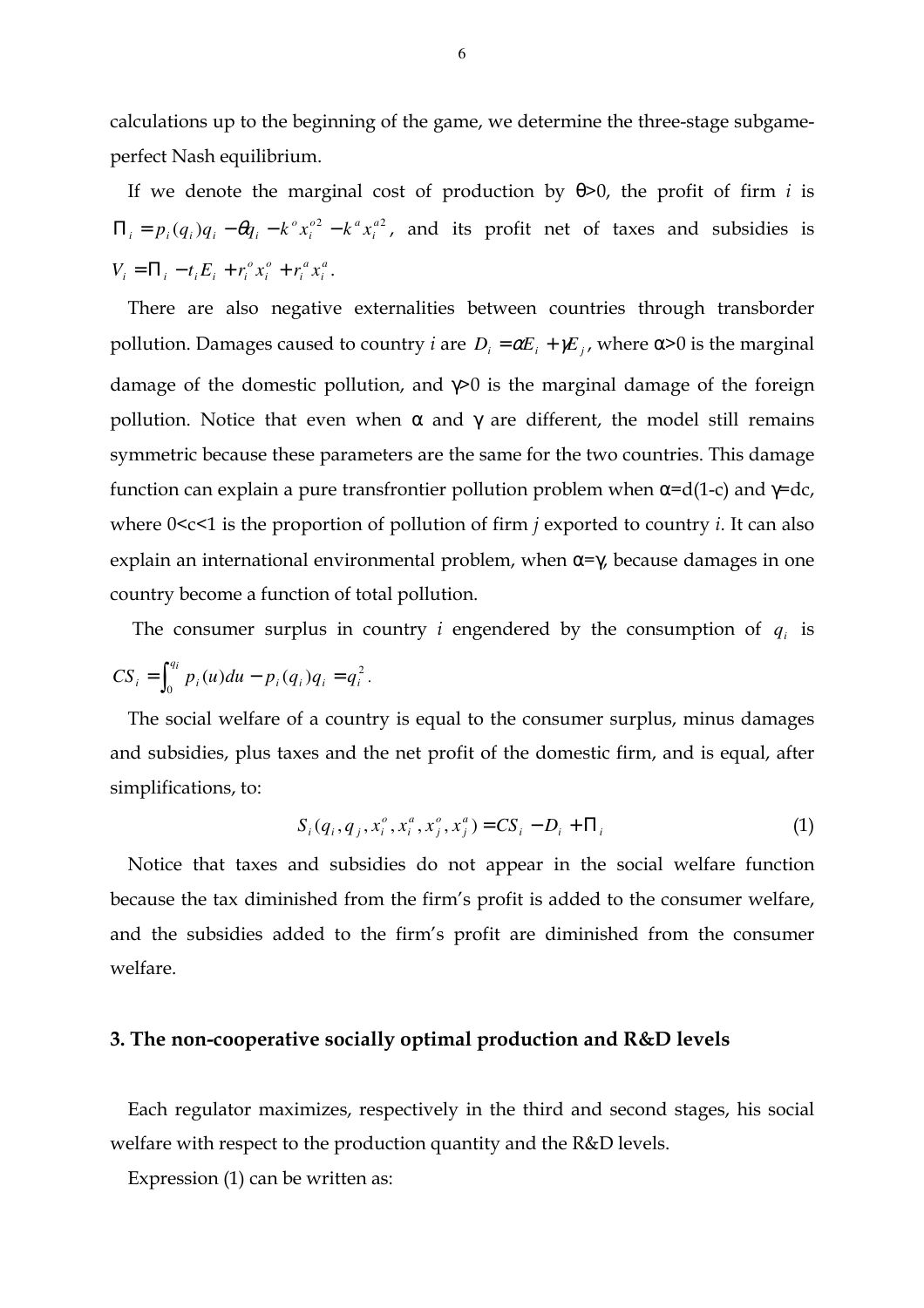$$
S_i = q_i^2 - \alpha (1 - x_i^o - l x_i^a x_j^o) q_i - \gamma (1 - x_j^o - l x_j^a x_i^o) q_j + (a - 2q_i) q_i - \theta q_i - k^o x_i^{o2} - k^a x_i^{o2} \tag{2}
$$

Expression (2) shows that when regulator  chooses his optimal production level in the third stage, then transboundary pollution is completely not internalized since the parameter γ disappears. This is general for static models with a damage function linear with respect to the total pollution, or a separable one with respect to the pollution remaining at home and the one received from other countries.<sup>2</sup>However, when he chooses his optimal level of original research in the second stage, then transboundary pollution is partially internalized when the learning parameter is non nil  $(l\neq 0)$ . The higher the absorptive parameter is, the greater proportion of the negative externality is internalized.

Part of this transboundary externality is internalized when a country chooses its level of original research because such a choice, in the case of a positive learning parameter, affects the emission ratio and, therefore, the pollution of the firm of the other country, which, in turn, affects the foreign pollution received.

The first order condition of the regulator *i* third stage is:  $\frac{3S_i}{2} = 0$ *i i q S* ∂ ∂ (3)

The resolution of (3) gives:

 $\overline{a}$ 

$$
\hat{q}_i = \frac{a - \theta - \alpha (1 - x_i^o - l x_i^a x_j^o)}{2} \tag{4}
$$

The symmetric expression of (4) is:

$$
\hat{q}_i = \frac{a - \theta - \alpha + \alpha (1 + lx_i^a) x_i^o}{2} \tag{5}
$$

A sufficient condition for production quantities to be positive is:

$$
a - \theta > \alpha \tag{6}
$$

The first order conditions of regulator's *i* second stage are:<sup>3</sup>

$$
\frac{dS_i}{dx_i^o} = \frac{\partial \hat{q}_i}{\partial x_i^o} \frac{\partial S_i}{\partial q_i} + \frac{\partial \hat{q}_j}{\partial x_i^o} \frac{\partial S_i}{\partial q_j} + \frac{\partial S_i}{\partial x_i^o} = 0
$$
\n(7)

$$
\frac{dS_i}{dx_i^a} = \frac{\partial \hat{q}_i}{\partial x_i^a} \frac{\partial S_i}{\partial q_i} + \frac{\partial \hat{q}_j}{\partial x_i^a} \frac{\partial S_i}{\partial q_j} + \frac{\partial S_i}{\partial x_i^a} = 0
$$
\n(8)

<sup>2</sup> If damages are not linear, nor separable, then transboundary pollution is partially non'internalized.

<sup>&</sup>lt;sup>3</sup> The second order conditions are verified in the appendix when  $k^o$  and  $k^a$  are high enough.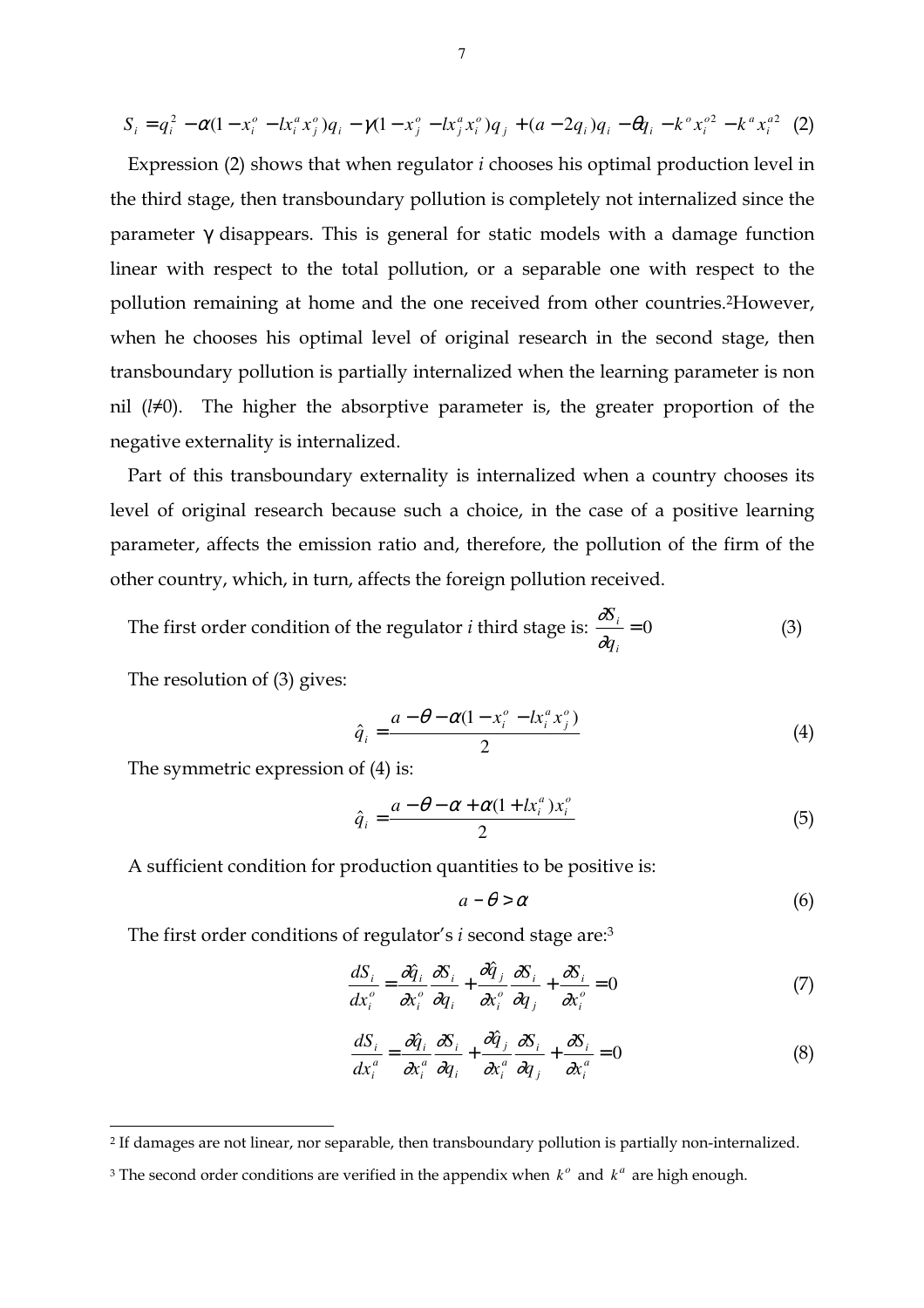At the equilibrium, system  $(7)-(8)$  is simplified by using  $(3)$ , and the symmetric<sup>4</sup> solutions are given by the following equations:

$$
2(\alpha + \gamma k_i^a) \hat{q}_i - \alpha \gamma k_i^a \left[ 1 - (1 + k_i^a) x_i^o \right] - 4k^o x_i^o = 0 \tag{9}
$$

$$
\alpha x_i^o \hat{q}_i - 2k^a x_i^a = 0 \tag{10}
$$

Using the expression of  $\hat{q}_i$  given by (5), (9) and (10) become:

$$
(a - \theta)(\alpha + \gamma x_i^a) + \alpha \Big[ (1 + x_i^a) x_i^o - 1 \Big] (\alpha + 2 \gamma x_i^a) - 4k^o x_i^o = 0 \tag{11}
$$

$$
\alpha l x_i^o \left[ a - \theta - \alpha + \alpha (1 + l x_i^a) x_i^o \right] - 4 k^a x_i^a = 0 \tag{12}
$$

The non-linear equations system  $(11)-(12)$ , confirms the fact that when the learning parameter is nil (*l*=0), transboundary pollution is completely not internalized since γ disappears from  $(11)-(12)$ . The higher *l* is, the greater proportion of transboundary pollution is internalized.

**Proposition 1.** The investment in absorptive research enables non-cooperating countries to better internalize transboundary pollution. The higher is the ability of absorption, the greater is the proportion of transboundary pollution internalized.

Solving the non-linear equations system  $(11)-(12)$  gives the symmetric socially optimal R&D levels denoted by  $\hat{x}^{\circ}_i$  and  $\hat{x}^{\circ}_i$ . Unfortunately, we are not able to get the explicit solutions.

**Proposition 2.** There is a unique solution  $\hat{x}_i^o > 0$  $\hat{x}^{\circ}_i > 0$  and  $\hat{x}^{\circ}_i > 0$  $\hat{x}^a_i > 0$  that solves the non-linear equations system given by (11) and (12). Proof: See the appendix.

**Conjecture.** We conjecture that:  $\lim_{k^o, k^a \to \infty} \hat{x}_i^o = \lim_{k^o, k^a \to \infty} \hat{x}_i^a = 0$  $\rightarrow +\infty$   $k^{\prime\prime}, k^{\prime\prime} \rightarrow +\infty$ *a*  $\lim_{k \to \infty} \frac{\lambda_i}{k}$ *o*  $\lim_{k^o,k^a\to+\infty}\hat{x}_i^o=\lim_{k^o,k^a\to+\infty}\hat{x}_i^a=0.$ 

 $\overline{a}$ 

<sup>&</sup>lt;sup>4</sup> We look for the symmetric equilibria because the model is symmetric and computations are easier. As it will be explained in the following section, the backward resolution of the game is stopped at the second stage. Tha's why, we have the right to look for the symmetric equilibria at this second stage.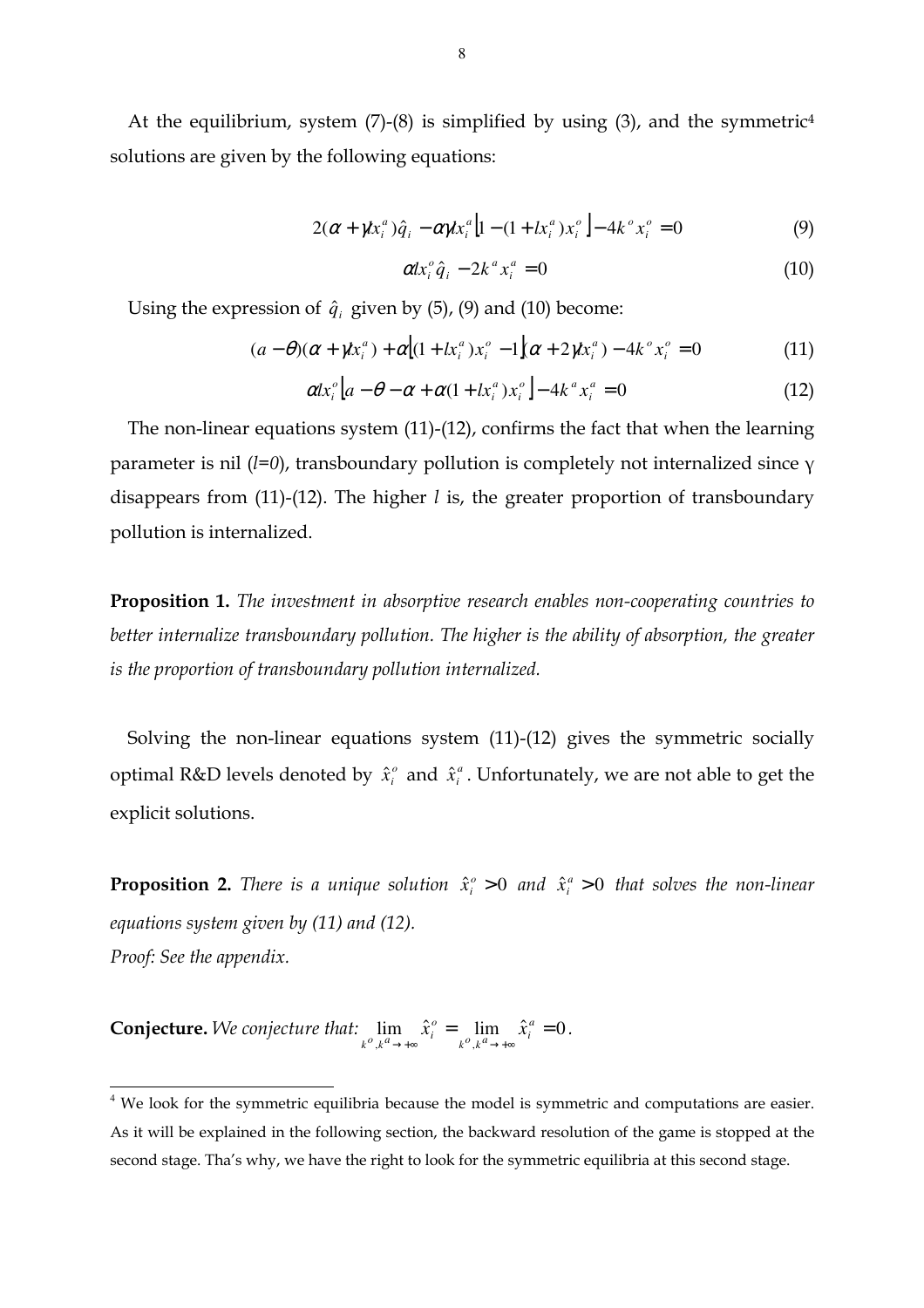This conjecture is logical because when the investment cost parameters are very high, it is socially optimal to not invest in R&D.

## **4. The non-cooperative socially optimal emission-tax and R&D subsidies**  $\,$

Given the per-unit emission-tax and the per-unit R&D subsidies announced by the regulator in the first stage, the firm reacts by choosing its optimal research and production levels in the second and third stages, respectively. By backward induction, the firm maximizes in the third stage its net profit with respect to its production, then, in the second stage, it maximizes its net profit with respect to its R&D levels.

The first order condition of firm *i* third stage is: 
$$
\frac{\partial V_i}{\partial q_i} = 0
$$
 (13)

The resolution of (13) gives:

 $\overline{a}$ 

$$
q_i^* = \frac{a - \theta - t_i (1 - x_i^o - l x_i^a x_j^o)}{4}
$$
 (14)

The symmetric expression of (14) is:

$$
q_i^* = \frac{a - \theta - t_i \left[1 - (1 + lx_i^a)x_i^o\right]}{4} \tag{15}
$$

The first order conditions of firm *i* second stage are:<sup>5</sup>

$$
\frac{dV_i}{dx_i^o} = \frac{\partial q_i^*}{\partial x_i^o} \frac{\partial V_i}{\partial q_i} + \frac{\partial V_i}{\partial x_i^o} = 0
$$
\n(16)

$$
\frac{dV_i}{dx_i^a} = \frac{\partial q_i^*}{\partial x_i^a} \frac{\partial V_i}{\partial q_i} + \frac{\partial V_i}{\partial x_i^a} = 0
$$
\n(17)

At the equilibrium, (16) and (17) are simplified by using (13), and the symmetric solutions are given by the following equations system:

$$
t_i q_i^* + r_i^o - 2k^o x_i^o = 0 \tag{18}
$$

$$
t_i x_i^o q_i^* + r_i^a - 2k^a x_i^a = 0 \tag{19}
$$

<sup>&</sup>lt;sup>5</sup> The second order conditions are verified in the appendix when  $k^o$  and  $k^a$  are sufficiently high.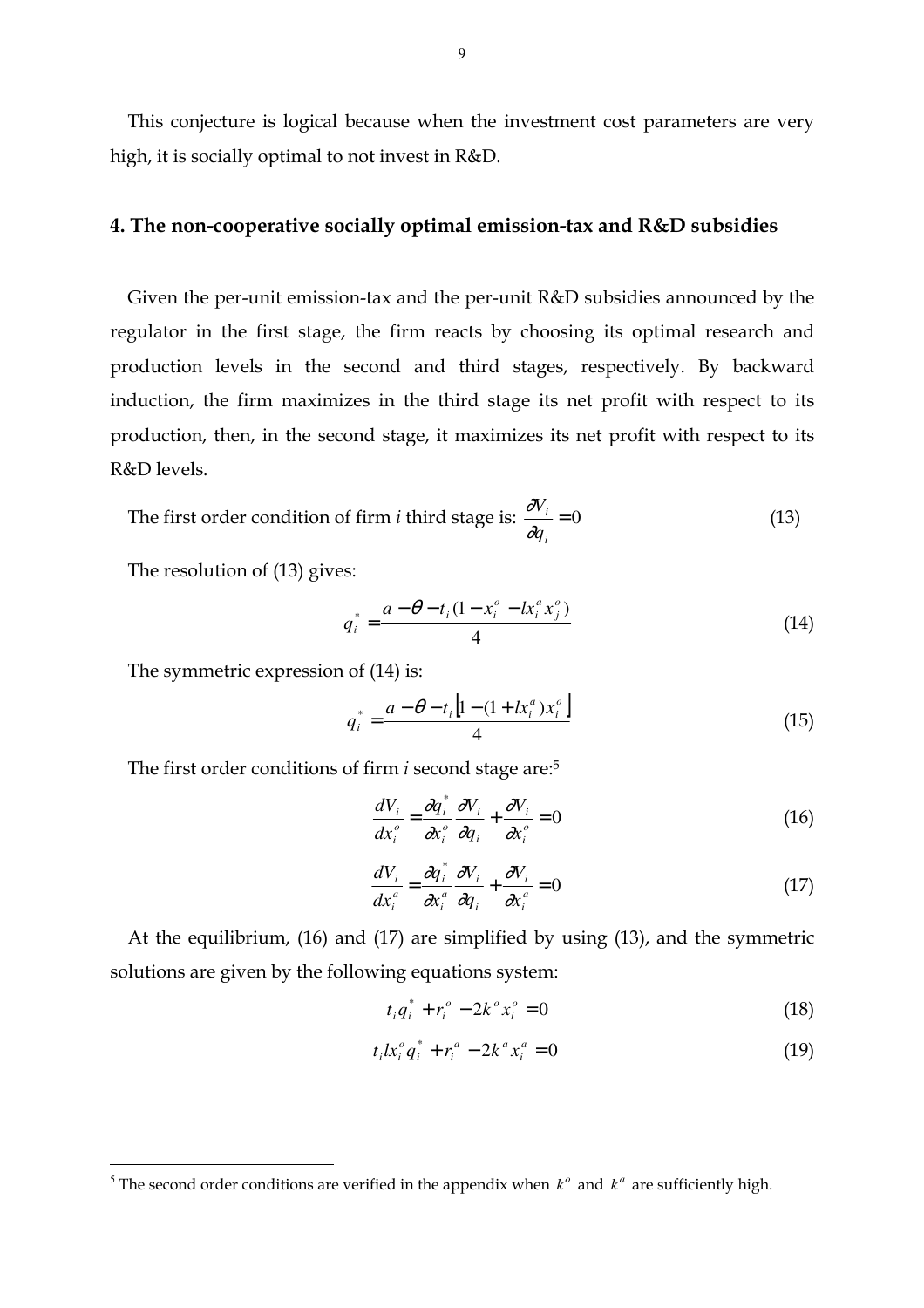Since the emission-tax and the  $R&D$  subsidies are set to incite firms to reach the socially optimal production and research levels which are  $\hat{q}_i$ ,  $\hat{x}_i^o$  $\hat{x}^{\circ}_i$  and  $\hat{x}^{\circ}_i$ , then equations (15), (18) and (19) give the optimal emission-tax and  $R&D$  subsidies:

$$
t_i = \frac{a - \theta - 4\hat{q}_i}{1 - (1 + i\hat{x}_i^a)\hat{x}_i^o}
$$
 (20)

$$
r_i^o = 2k^o \hat{x}_i^o - t_i \hat{q}_i \tag{21}
$$

$$
r_i^a = 2k^a \hat{x}_i^a - t_i \hat{x}_i^o \hat{q}_i \tag{22}
$$

**Proposition 3.** By using the three regulatory instruments which are a per-unit emission tax, a per-unit original research subsidy and a per-unit absorptive research subsidy, noncooperative regulators can push their firms to implement the socially optimal levels of  *-
234*

Let's notice here that the socially optimal emission-tax and R&D subsidies are not determined directly by maximizing the social welfare function of the regulator in the first stage. They are calculated at the second stage by equalizing the socially optimal production and research levels to those optimal for the firm. In fact, the model is resolved as if it was a two-stage one.

## **)**

We develop in this paper a non-cooperative and three-stage game played by two regulator-firm hierarchies in presence of transborder pollution and absorptive capacity.

We show that the investment in absorptive research enables non-cooperating countries to better internalize transboundary pollution. The higher the learning parameter of absorptive capacity is, the higher the proportion of transboundary pollution internalized is. Therefore, it is recommended for the international community to make the patent laws more flexible and enabling learning from the research made by others more interesting. In addition, if countries fully cooperate, then transboundary pollution is completely internalized and they reach the first best.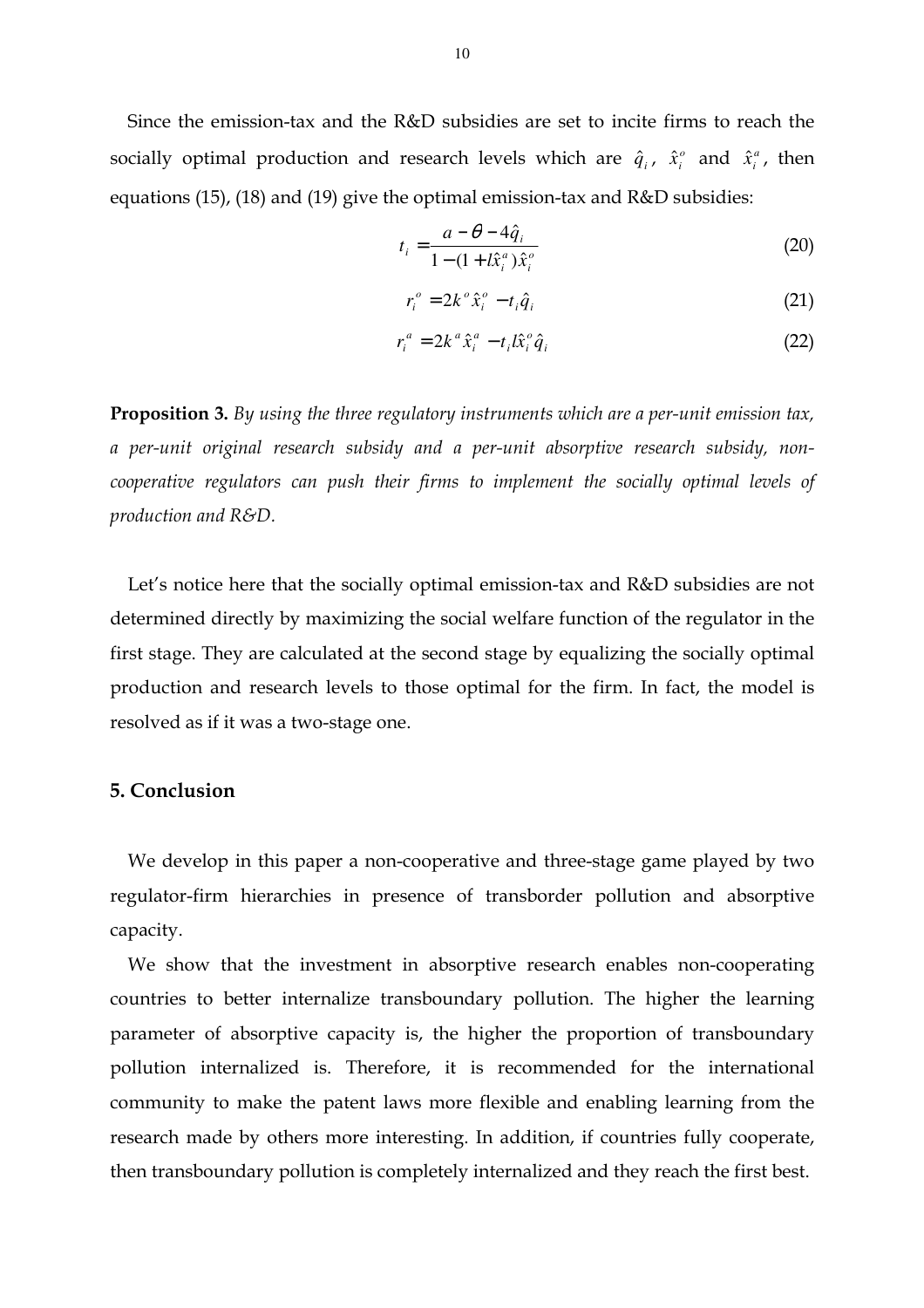Moreover, countries can implement their non-cooperative socially optimal levels of production and research by using three regulatory instruments which are the per' unit emission tax, subsidy of original research and subsidy of absorptive research.

## Appendix

### A) Second order conditions of the regulators second stage

Consider the Hessian matrix:

$$
H_s = \begin{pmatrix} \frac{d^2S_i}{dx_i^{o2}} & \frac{d^2S_i}{dx_i^o dx_i^a} \\ \frac{d^2S_i}{dx_i^o dx_i^a} & \frac{d^2S_i}{dx_i^{o2}} \end{pmatrix}
$$

 By using the first order conditions given by (7) and (8), we can determine the second derivatives constituting matrix  $H_s$  which can be written as:

$$
H_s = \begin{pmatrix} f_1 - 2k^o & f_2 \\ f_2 & f_3 - 2k^a \end{pmatrix}
$$

Where  $f_i$ , *i*=1, 2, 3, are polynomial functions in  $x_i^o$  and  $x_i^a$  (symmetric case).

Since  $\lim_{k^o,k^a\to\infty}\hat{x}_i^o = \lim_{k^o,k^a\to\infty}\hat{x}_i^a = 0$  $\rightarrow +\infty$   $k^{\prime\prime}, k^{\prime\prime} \rightarrow +\infty$ *a*  $\lim_{k \to +\infty} \frac{\lambda_i}{k}$ *o*  $\lim_{k^o,k^a\to+\infty} \hat{x}_i^o = \lim_{k^o,k^a\to+\infty} \hat{x}_i^a = 0$ , then  $f_i$  take finite values when  $k^o$  and  $k^a$  tend to  $+ \infty$ .

Therefore, when  $k^{\circ}$  and  $k^{\alpha}$  are high enough:

*i)* 
$$
\frac{d^2S_i}{dx_i^{o2}} < 0
$$
 and  $\frac{d^2S_i}{dx_i^{o2}} < 0$ ,  
\n*ii)* det  $H_s = (f_1 - 2k^o)(f_3 - 2k^a) - f_2^2 > 0$ .

Thus, we have a maximum when  $k^{\circ}$  and  $k^{\circ}$  are high enough.

#### B) Proof of Proposition 2

From (12), we deduce:

$$
x_i^a = \frac{\alpha l \left[a - \theta - \alpha + \alpha x_i^o \right] x_i^o}{4k^a - \alpha^2 l^2 x_i^{o2}}
$$
 (23)

Expression (11) is equivalent to: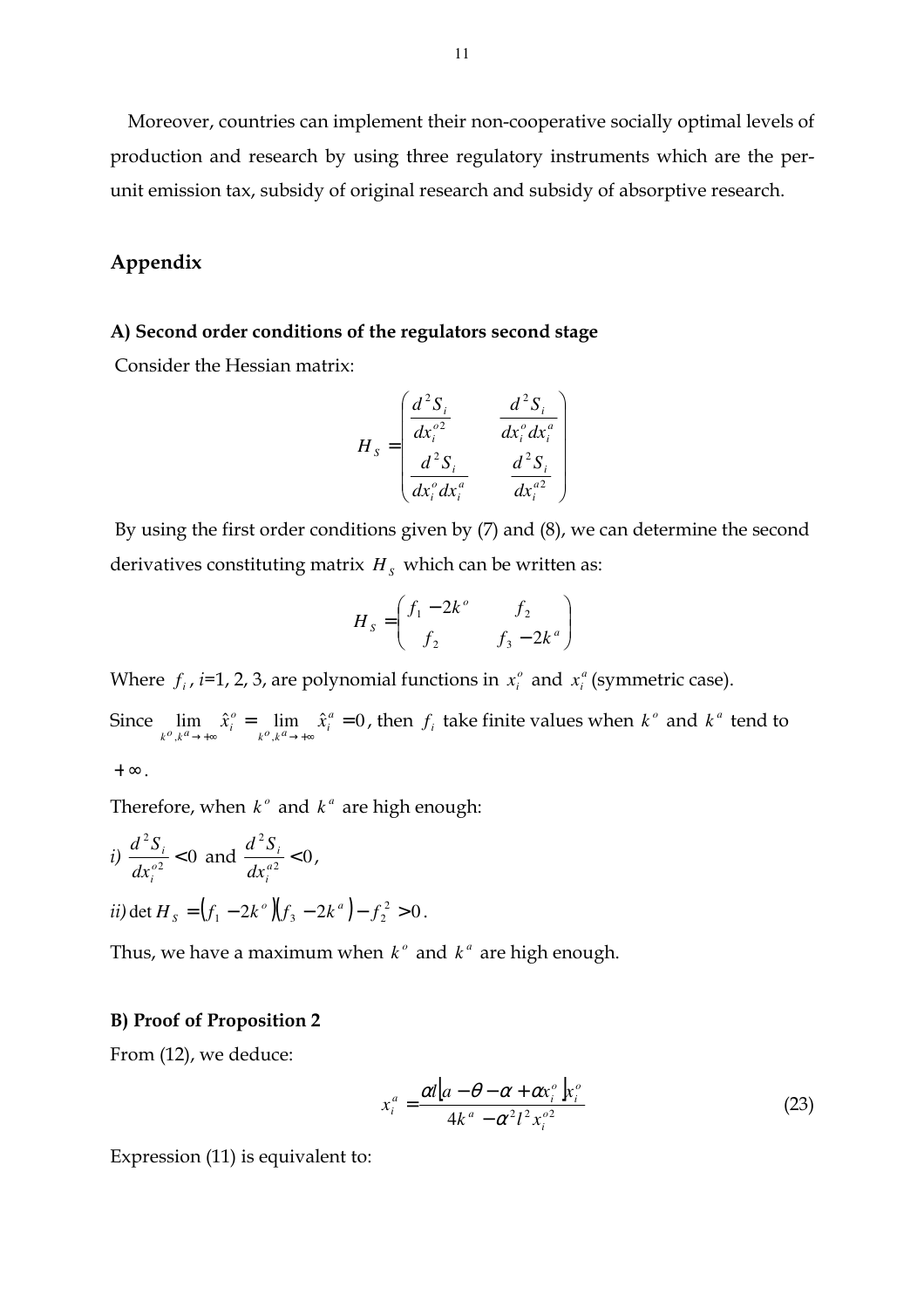$(a - \theta - \alpha) + \gamma(a - \theta - 2\alpha)x_i^a + (\alpha^2 - 4k^a)x_i^b + \alpha(\alpha + 2\gamma)k_i^b x_i^a + 2\alpha\gamma^2 x_i^b x_i^{a^2} = 0$ *i o i a i o i o i*  $\alpha(a - \theta - \alpha) + \gamma(a - \theta - 2\alpha)x_i^a + (\alpha^2 - 4k^a)x_i^b + \alpha(\alpha + 2\gamma)k_i^b x_i^a + 2\alpha\gamma^2 x_i^b x_i^{a^2} = 0$  (24) Using (23) in (24), and then multiplying by  $\left(4k^a - \alpha^2 l^2 x_i^{o2}\right)^2$ *i*  $k^a - \alpha^2 l^2 x_i^{o2}$ , we get a polynomial function of degree 5 in  $x_i^o$ :  $P(x_i^o) = 0$ . The constant term of *P* is  $16\alpha(a - \theta - \alpha)k^{a^2} > 0$ and the coefficient of  $x_i^{0.5}$  is  $-4\alpha^4 l^4 k^0$  <0.

We have  $P(0)$ >0 and  $\lim_{x_i^o \to +\infty} P(x_i^o) = -\infty$  $\lim P(x_i^o)$  $\lim_{x_i^o \to \infty} P(x_i^o) = -\infty$ , then  $P(x_i^o)$  admits at least one positive root  $\hat{x}_{i}^{\circ} > 0$  $\hat{x}^{\circ}_i > 0$ . Since we have shown that every critical point is a maximum when  $k^{\circ}$  and  $k^{\circ}$ are high enough, then we have a unique solution that solves the equations system  $(11)-(12)$ . Since  $\hat{x}^{\circ}_i > 0$  $\hat{x}^{\circ}_i > 0$ , from expression (23) and condition (6), we have  $\hat{x}^{\alpha}_i > 0$  $\hat{x}^a_i > 0$  when  $k^{\circ}$  and  $k^{\circ}$  are high enough.

#### C) Second order conditions of the firms second stage

Consider the Hessian matrix:

$$
H_v = \begin{pmatrix} \frac{d^2 V_i}{dx_i^{o2}} & \frac{d^2 V_i}{dx_i^o dx_i^a} \\ \frac{d^2 v_i}{dx_i^o dx_i^a} & \frac{d^2 V_i}{dx_i^{o2}} \end{pmatrix}
$$

 By using the first order conditions given by (16) and (17), we can determine the second derivatives constituting matrix  $H_V$  which can be written as:

$$
H_{V} = \begin{pmatrix} g_{1} - 2k^{o} & g_{2} \\ g_{2} & g_{3} - 2k^{a} \end{pmatrix}
$$

Where  $g_i$ , *i*=1, 2, 3, are polynomial functions in  $t_i$  and  $x_i^o$  (symmetric case).

Since  $\lim_{k^o,k^a\to+\infty} \hat{x}_i^o$ lim *x*ˆ  $\lim_{k \to \infty} \hat{x}_i^o$  and  $\lim_{k \to \infty} t_i$ *t* lim<sub>*k*<sup>*a*</sup>→∗∞</sub>*t*<sub>*i*</sub> are finite numbers, then *g*<sub>*i*</sub> take finite values when *k*<sup>*o*</sup>

and  $k^a$  tend to  $+\infty$ .

Therefore, when  $k^{\circ}$  and  $k^{\alpha}$  are sufficiently high:

*i)* 
$$
\frac{d^2 V_i}{dx_i^{o2}} < 0
$$
 and  $\frac{d^2 V_i}{dx_i^{a2}} < 0$ ,  
\n*ii*) det  $H_V = (g_1 - 2k^o)(g_3 - 2k^a) - g_2^2 > 0$ .

Thus, we have a maximum when  $k^{\circ}$  and  $k^{\circ}$  are high enough.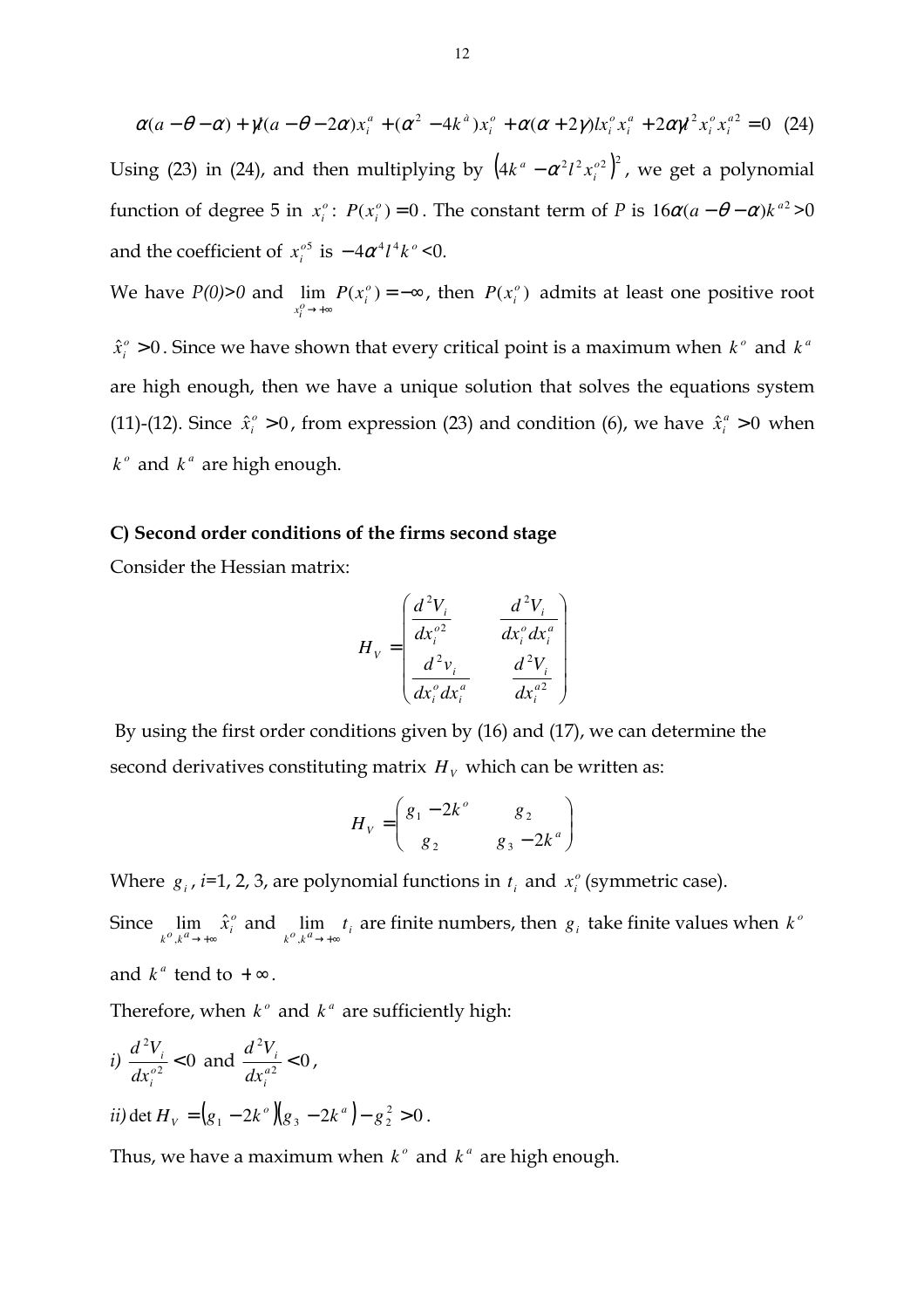## <u>References</u>

- Ben Youssef, S, 2009, ''Transboundary Pollution, R&D Spillovers and International Trade", The Annals of Regional Science, 43, 235-250.
- Ben Youssef, S. and G. Zaccour, 2009, ''Absorptive Capacity, R&D Spillovers, Emissions Taxes and R&D Subsidies'', HEC Montréal: Les Cahiers du GERAD No. G' 2009-41, MPRA Paper No. 16984.
- Bjorvatn, K. and G. Schjelderup, 2002, ''Tax Competition and International Public Goods", International Tax and Public Finance, 9, 111-120.
- Cohen, W.M. and D.A. Levinthal, 1989, ''Innovation and Learning: The Two Faces of R&D", The Economic Journal, 99, 569-596.
- D'Aspremont, C. and A. Jacquemin, 1988, ''Cooperative and Noncooperative R&D in Duopoly with Spillovers'', The American Economic Review, 78, 1133-1137.
- D'Aspremont, C. and A. Jacquemin, 1990, ''Cooperative and Noncooperative R&D in Duopoly with Spillovers: Erratum", The American Economic Review, 80, 641-642.
- Hammerschmidt, A, 2006, ''A Strategic Investment Game with Endogenous Absorptive Capacity'', Vienna University of Economics & B.A, Working Paper No. 92.
- Hoel, M, 1997, ''Coordination of Environmental Policy for Transboundary Environmental Problems ?", Journal of Public Economics, 66, 199-224.

Kamien, M.I. and I. Zang, 2000, ''Meet me Halfway: Research Joint Ventures and Absorptive Capacity", International Journal of Industrial Organization, 18, 995-1012.

- Leahy, D. and J.P. Neary, 2007, ''Absorptive Capacity, R&D Spillovers, and Public Policy", International Journal of Industrial Organization, 25, 1089-1108.
- Mansouri, F. and S. Ben Youssef, 2000, ''Regulation and Coordination of International Environmental Externalities with Incomplete Information and Costly Public Funds'', Journal of Public Economic Theory, 2, 365-388.
- Milliou, C, 2009, ''Endogenous Protection of R&D Investments'', Canadian Journal of Economics, 42, 184-205.
- Poyago-Theotoky, J, 1999, "A Note on Endogenous Spillovers in a Non-Tournament R&D Duopoly", Review of Industrial Organization, 15, 253-262.